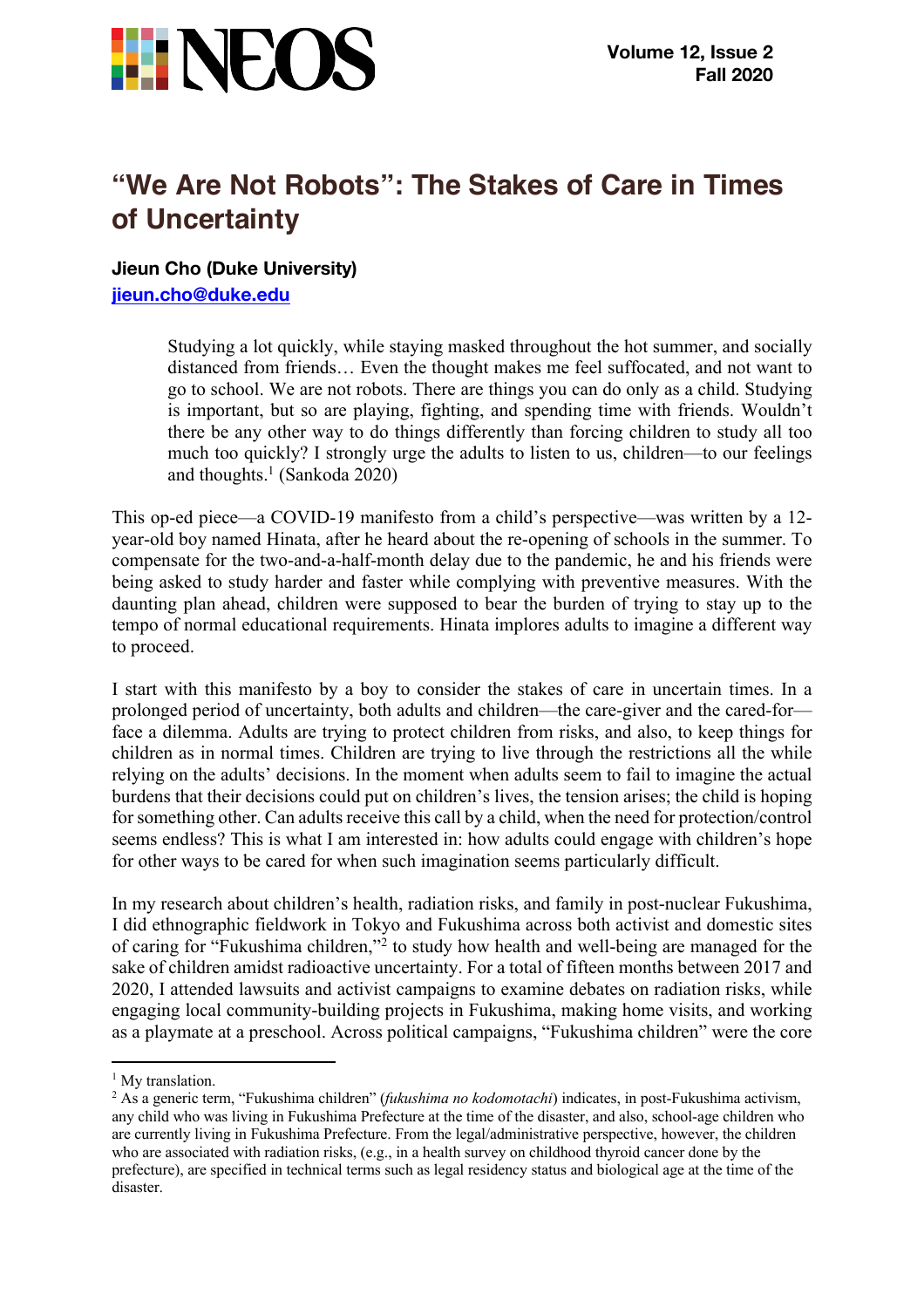population in discussions about radiation risks; what was at issue was their safety and their risks (Kimura 2016; Suzuki 2016). But, in places where children's health was debated, actual children were often absent. It was only after I started spending time with parents and children living amidst radiation risks that I came to see the importance of care in considering risk politics.

Rather than a general state of indeterminacy, uncertainty here is constituted by risks, whereby unknown threats are rendered reasonably governable, with a strong imperative for restoring normality (O'Malley 2000; Polleri 2019). Seemingly universal risks, however, come to have real-life stakes on the ground through concrete forms of caring practices (Han 2012; Hoffman and Barrios 2020; Stevenson 2014). In this context of risk/uncertainty, care has both practical and political stakes for directly improving the lives of the cared-for and re-making collective norms about who should care for whom and how (cf. Kittay and Feder 2003; Tronto 1994).

The preschool I worked in during fieldwork was in a region that was relatively safe from radioactive fallout thanks to its mountainous landscape. Children, aged between two to six, commuted three hours daily from Fukushima to play in natural environments, which they couldn't do in their neighborhoods. Although some degree of risk remained in their home environments, none of the children were eligible for evacuation (as victim of the disaster) because they hadn't been born at the time of the disaster.

What worried the parents, besides the potential signs of illness, was the loss of experience through "skin senses" in early childhood—which used to be taken for granted in the ecologically rich environments of Fukushima. The practice of "adventure play"—letting children manage their own risks, rather than protecting them by rules and prohibitions—would not only boost the children's immunity, the parents and staff believed, but this would also give them the strength to face the world "with their whole bodies" (in contrast to "just with the head"). Eventually, they hoped this would enable the children to keep a healthy sense of the self even when "protection" was not a given.

In this place, care was being re-imagined around "skin senses": a pedagogy of healing and a potential tool for living freely, but not recklessly. Striving for new ways to care for children made life more livable for the parents as well; Once demoralized by the situation over which they had no control, they had come to see that certain things can be done, nonetheless.

Hinata's op-ed piece was brought to my attention by a friend, a child-raising mother living in Fukushima Prefecture. Upon reading it, she thought back to the days when she used to confine her child to "protect" him, hoping to get back to normal life soon. But the risk of radiation has continued nonetheless, as has the "state of nuclear emergency."3 Uncertainty has become the norm in her everyday life. In the prolonged COVID-19 pandemic, many people face a similar dilemma as care-givers; to "protect" children from the risks while not losing too much of what otherwise would have been normal life. Caring well, as many told me, is to struggle for health while not sacrificing too much of life, that is, the joy of living. Without such consideration, life may become unlivable. These are perhaps the stakes of care 12-year-old Hinata fittingly describes in terms of being imagined as a "robot"—living a "safe" but unlivable life.

<sup>3</sup> The "state of nuclear emergency" (*genshiryoku kinkyū jitai*) in Japan was declared by the government of Japan on March 11, 2011, and effectively continues to date, with the prime minister as the general director of nuclear emergency response headquarters. The "state of emergency" for COVID-19 was gradually lifted in May, 2020.